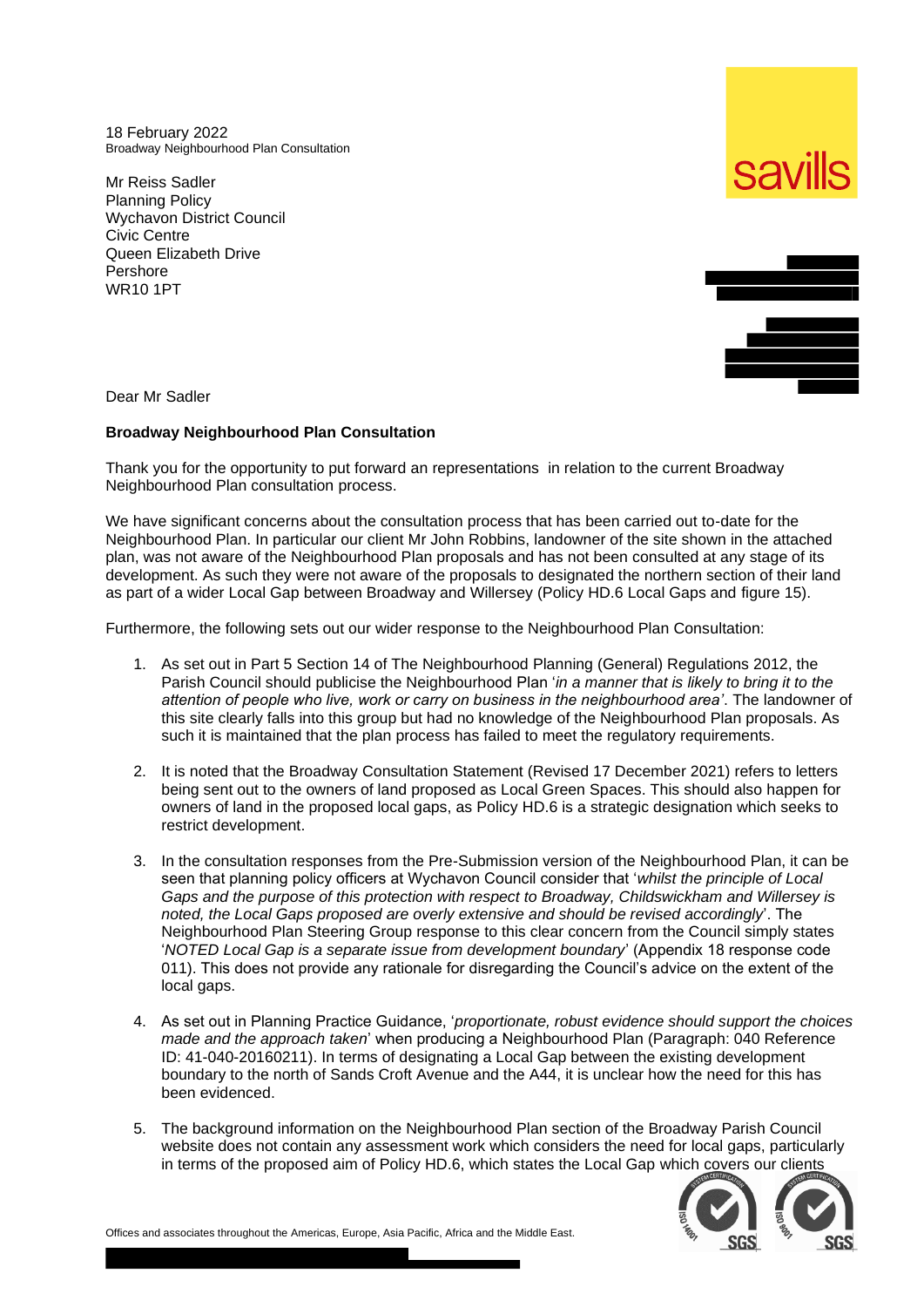

land '*is required to prevent ribbon development within the village between existing housing and the settlement around Smallbrook Road, and to emphasize the separation of Broadway and Willersey…'*. An assessment should have been carried out to demonstrate that such a restrictive policy is required, as this is in essence a quasi-Green Belt designation*.*

If you have any questions relation to this submission and the points raised above, please contact me in the first instance.

We look forward to receiving confirmation of the receipt of these representations in due course.

Yours sincerely **For and on behalf of Savills (UK) ltd**



Chris Torbett MRICS **Associate Director**

## **Encl**

Aerial boundary plan